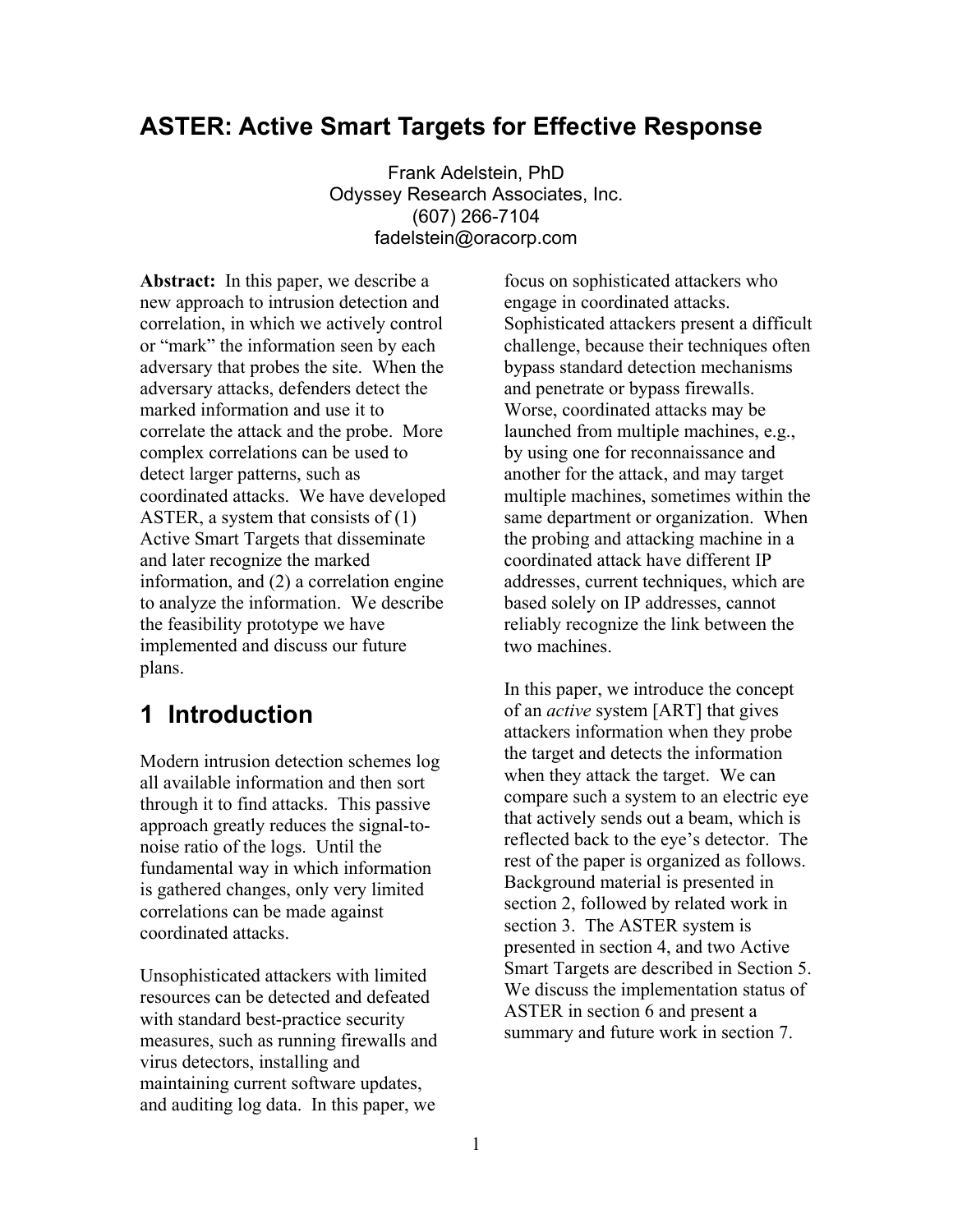Current intrusion detection systems (IDS) take a passive approach to gathering data, relying solely on data provided by the system. This approach reduces the load on a system and provides for universal interoperability, in that the IDS uses standard, available data with little or no custom configuration of the OS upon which it runs, other than possibly enabling additional standard logging features. (Note that this does *not* imply any interoperability between *different* IDSs.) While relying on standard system logs simplifies IDS installation and configuration, it also limits what the IDS can detect.

A network IDS uses the information contained in IP packets. IP packets contain sender address (though this may be faked), recipient address, protocol identification (TCP, ICMP, etc.), and a few other fields like time-to-live (TTL). This information is intentionally limited in order to minimize packet headers. Unfortunately, the limited nature of the information restricts the overall power of an IDS.

Generally, an IDS logs large amounts of information to detect attacks and perform forensic analysis. An organization the size of a mid-sized university or company that wishes to save a couple of months of log data from its routers and firewalls can easily accumulate hundreds of gigabytes of data. Complicating this situation is the fact that these highly visible organizations are under an almost constant assault by probes and attacks. Worse, not every probe leads to an attack, so there is a low "signal-to-noise" ratio in the log files.

**2 Background** These organizations need a way to increase the effectiveness of their log files. In this paper, we present ASTER – Active Smart Targets for Effective Response, an extensible system that performs complex correlations, including linking probes and attacks.

> Problem Statement: Rather than logging a huge amount of data that contains very little useful information, we need to gather and store information that helps us correlate probes and subsequent attacks.

# **3 Related Work**

Much work has been done in intrusion detection, and many commercial products are available. However, few projects focus on manipulating information the adversary sees. Two common approaches are "honeypots"– systems designed to lure adversaries, or "fishbowls"–isolated, fake systems in which the adversary cannot cause any real damage or get any real information.

The Deception ToolKit [DTK] makes it easy to implement replacements for services. It produces fake responses and is intended to waste the time of an adversary. There is some ability to customize responses, but this feature tends to be used only to fake error messages rather than to gather information about the attacker.

The HoneyNet Project [HoneyNet] is a large-scale honeypot system designed to watch how attackers break into systems. The project is not intended for correlation or protection.

In [Cheswick], Cheswick describes how their honeypot system drew in a cracker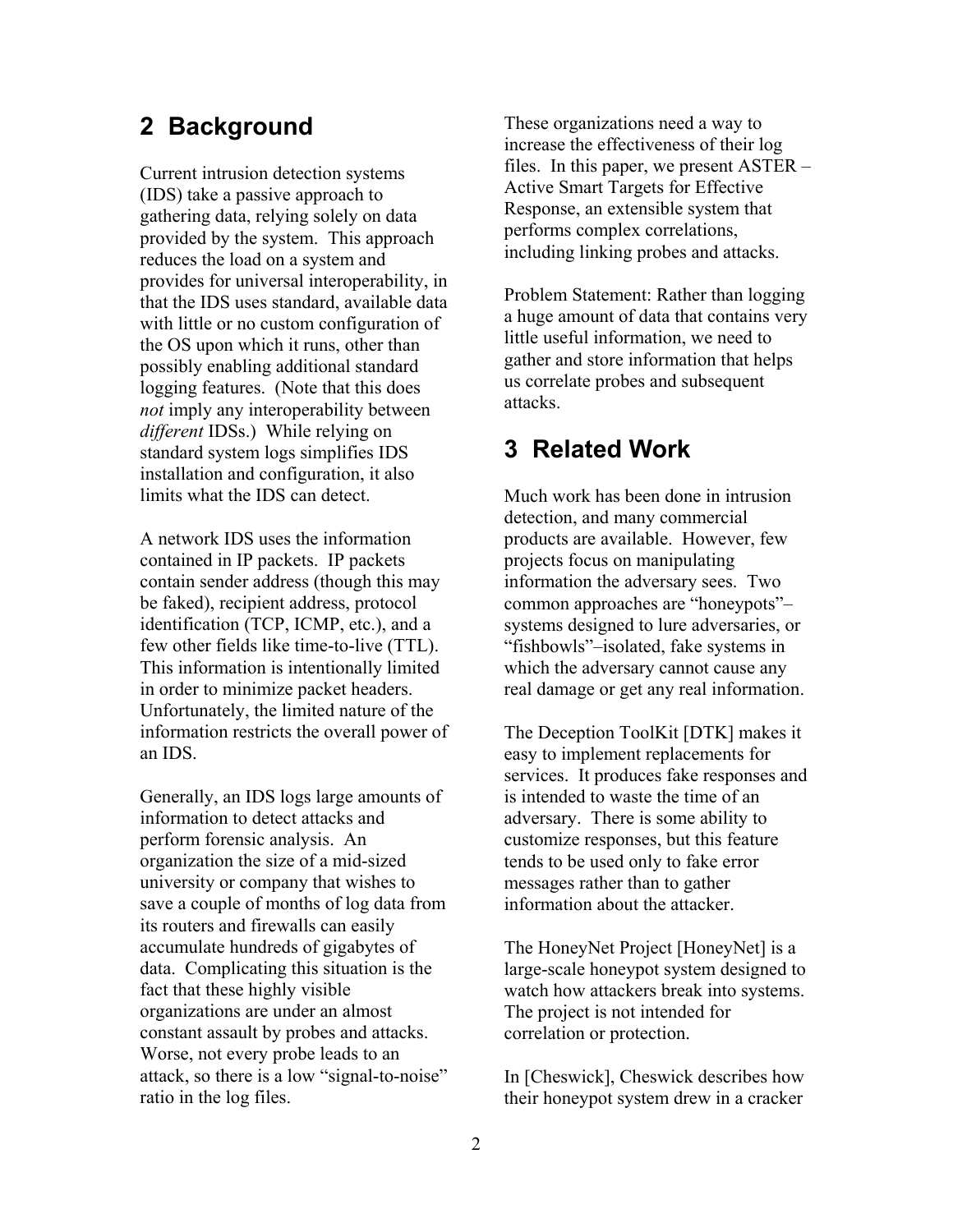("Berferd"), and how they gathered information on him and logged all his actions while giving him minimal system access.

ManTrap [ManTrap] is a commercial honeypot intrusion detection system that enables administrators quickly and efficiently to set up fishbowls.

In general, honeypots and fishbowls lure in attackers and gather information. Unfortunately, the information is typically of limited value, since they run on isolated, stand-alone systems that are dedicated to luring attackers, rather than as part of production systems. None takes the approach we propose of feeding information to an attacker in order to correlate phases of an attack.

# **4 ASTER**

ASTER is designed to increase the effectiveness of log files by actively manipulating information an attacker sees. ASTER's goal is to correlate the probe and the attack IP addresses, even in cases where two (or more) different machines are used. By linking the probe IP to the attack IP, we can more effectively search for truly hostile probes in conventional log files, while ignoring probes that do not lead to attacks. By properly mining audit log data, we can also gain insight into the bigger picture: the pattern connecting the phases of a coordinated attack.

The key concept of ASTER is active smart targets. An *active smart target* (AST) is a decoy target, meant to lure attackers and hand them marked cards by means of which coordinated phases of an attack can be recognized and correlated. A *marked card* is traceable information provided by the AST, a lowbandwidth, high-value data item that makes it possible to correlate coordinated attacks from multiple IP addresses.

In addition to the ASTs, ASTER has a correlation component, which mines the data gathered by the ASTs to gain additional information about the attack.

ASTER can be linked into other correlation engines as well as into response systems that can take actions such as change firewall rules on the fly to block further attacks. In addition, ASTER can be tied into a "fishbowl" environment that misdirects the attackers, wasting their time making them pursue harmless, but attractive, avenues of attack, while leading them away from valuable resources and gathering information on them.

In the initial version of the project we built a simple proof-of-concept system consisting of two prototype ASTs and a database interface for the marked cards and related information (e.g., the time the marked card was given and the IP address to which it was given). Next, we defined some more complex queries and correlations for our database API to support, such as queries over a time range.

In the next section, we describe the two ASTs that were implemented and the correlations that we can perform on the data they gather.

# **5 Active Smart Targets (ASTs)**

In the following section, we describe the implementation of two active smart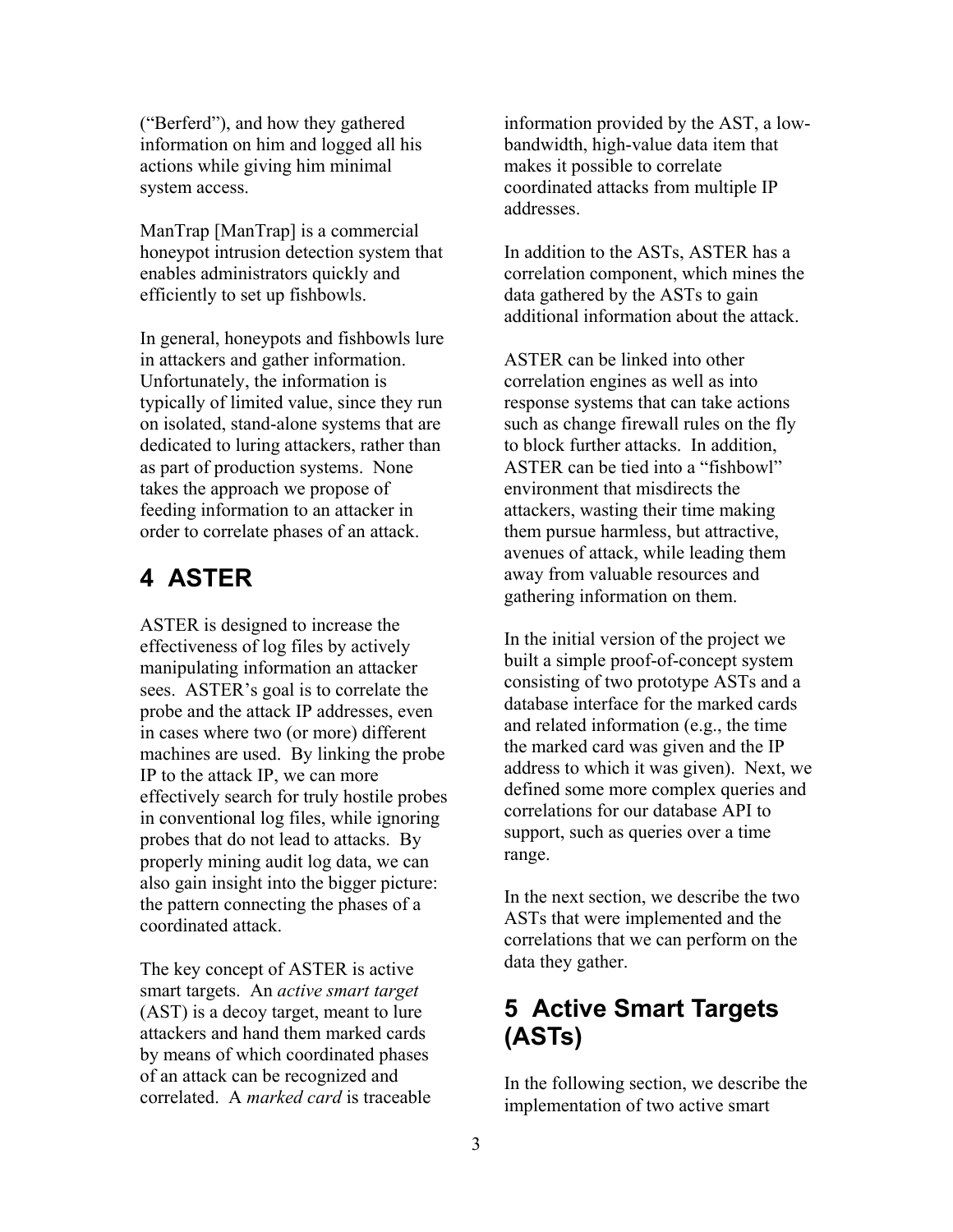targets. Each AST uses a different scenario. For each AST, we first describe the view presented to the attacker, followed by what is really happening, and then describe how the marked cards make this possible.

## *5.1 Scenario 1:*

## The story:

A cracker discovers that the password file (/etc/passwd) on a target machine is visible through the anonymous ftp account, since anonymous ftp allows access to a limited number of files without the use of a password. He downloads the file, runs a passwordcracking program on it, and discovers that the "www" account has a trivial (i.e., single word) password on it, allowing him to log onto the system using the www account via the telnet program. Access to this unprivileged account gives him a toehold on the system from which he can attempt to elevate his level of access. From a second IP address, he telnets into the target machine and logs into the www account.

## What ASTER does:

ASTER enables us to correlate the IP addresses of the machine that was used to steal the password file with the one that logs into the www account. ASTER does this by providing every probe with a different version of the password file, each one of which has a different password for the www account. The use of this unique password from a different IP address allows ASTER to correlate the probing IP address with the attacking IP address. By determining that a particular probe IP address is

"malevolent" we can then check to see if that IP address has probed other ASTs. We can also search conventional log files for that address.

In addition, the www account is a *fishbowl*, a protected decoy system, in which the user can do no harm while all of his actions are observed and logged for later analysis.

## How ASTER works:

On the AST machine, the FTP daemon is modified to behave analogously to CGIs on a web server. Attempting to download a file via FTP (the "get" command) invokes a script that checks if the name of the requested file is on a list of sensitive files. Currently, "/etc/paswd" is the only file listed. If the file is on the list, then a second script is invoked to generate a fake password file, otherwise the file is downloaded as usual.

The password file generator script uses a template to generate the password file. All entries except for the "www" account are static and the encrypted passwords are difficult to crack. The script fills in the entry for the encrypted password for the "www" account by encrypting a simple dictionary word "on the fly." It determines what dictionary word to use by consulting the main database. The script is passed the IP number of the machine attempting to download the file and checks if that IP address has requested the file before. If so, then it uses the dictionary word that was previously used. If not, then it uses the next available word from a list, stores that word in the database, and updates the index that indicates the next available word.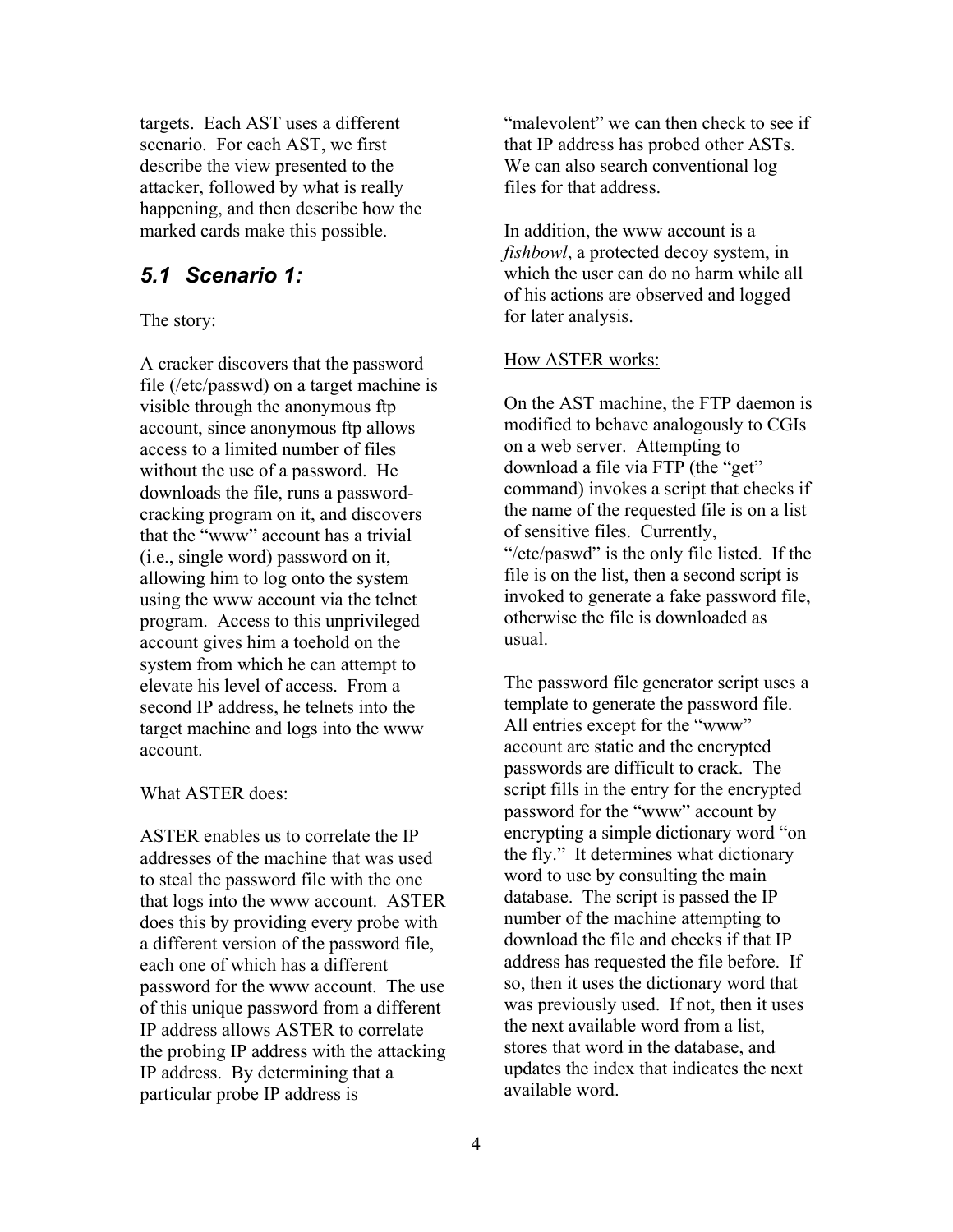The configuration file for the telnet daemon (inetd.conf) was modified so that a fake login program runs instead of the normal one. This login program appears to allow users to log in, printing the usual prompts. However, any account other than the "www" account is denied access. In the initial version of the implementation, the www account is allowed to log in regardless of what password is used. Future versions may restrict access only to those passwords that have been disseminated. The user is put in a fake shell, which provides no access to system resources. In the initial version, only a minimal number of commands are implemented (this shell could be referred to as fsh for the "frustration shell"). When the attacker logs in to the www account, the password he used to log in is sent to the correlation program, which associates the attacker's IP address with the probe. The correlation program is described in Section [5.3.](#page-5-0)

## The marked card:

The marked card in this scenario is the easy to guess password. It is disseminated in the fake password file, and is detected by the fake login daemon. The probe and attack represent two very different aspects and are likely to be from two different machines, but can be linked via the marked card.

## *5.2 Scenario 2:*

## The story:

A cracker discovers an unpublished web server running on a non-standard port. The main page of the server has a link to another machine that appears to be running an "interesting" application

(e.g., accounting). The attacker then attempts to attack this secondary site, read "unpublished" files, and run vulnerable CGIs (e.g., finger).

## What ASTER does:

ASTER associates the IP address of the machine used to locate the first web server with the IP address of the machine used to read the web page on the second web server. Scenario 2 is deliberately simple in order to allow us to define and test the correlation functions. However, we could increase the complexity of this scenario by encrypting the content of the first web page (which points to the second page) or requiring that the "attack" consist of exploiting a known web server bug, like a buffer overflow on a CGI, thus forcing the attacker to use more sophisticated techniques.

In any event, the machine name of the second web server is the marked card that enables us to trace the attack to the probe.

## How it works:

The main page for the unpublished web server ("index.html") is actually a CGI script, although it looks like a static web page to the attacker (because of the URL name and its properties). The CGI script uses a template to generate the web page, and fills in the entry for the link to the second machine "on the fly." The URL is of the form:

[http://machinename/filename](http://machinename/filename.html) [.html](http://machinename/filename.html)

where "machinename" is a fully qualified domain name (FQDN), like abcdefg.astersubdomain.bigc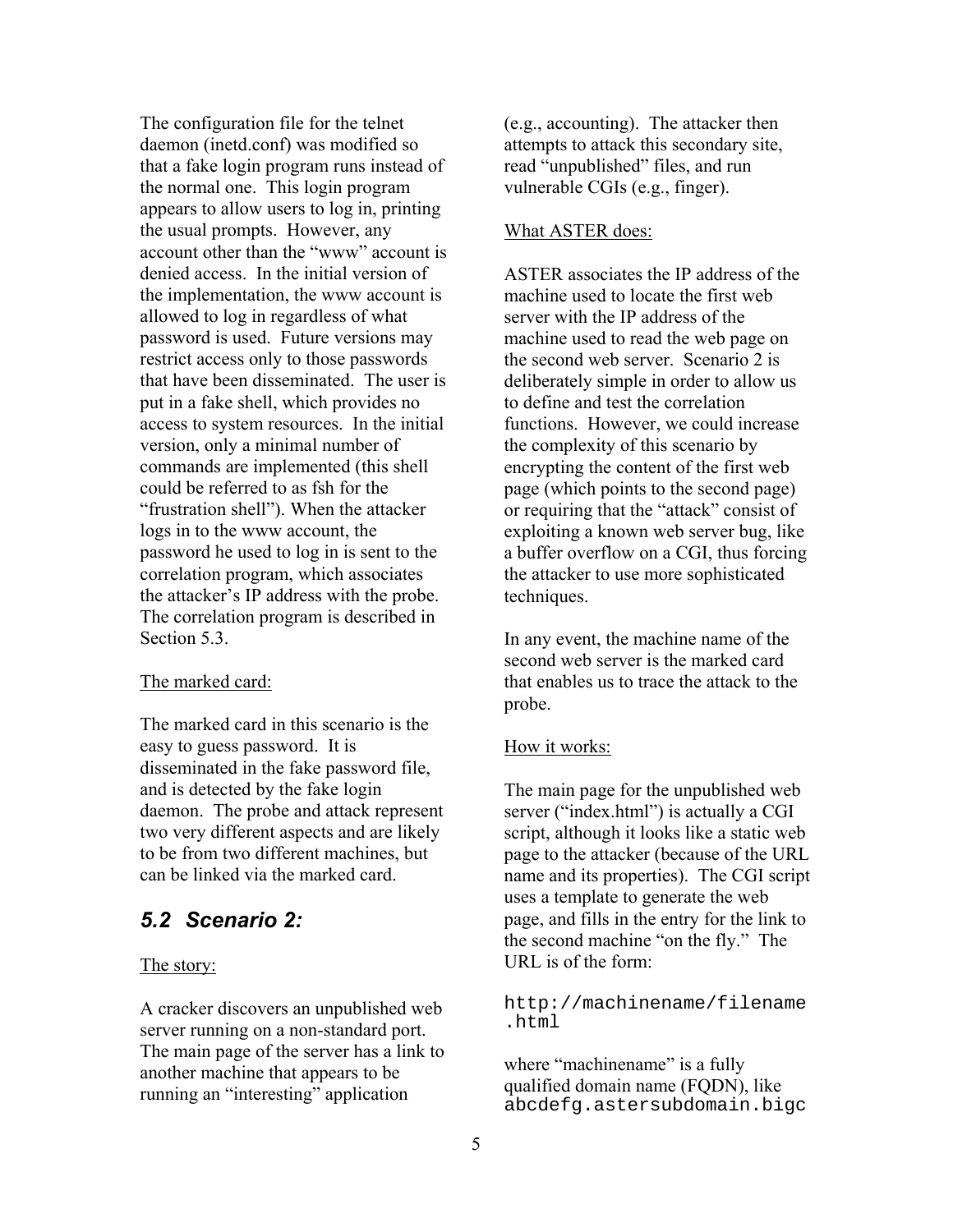ompany.com. In this case, the "abcdefg" is uniquely generated for each probe. Given the IP address of the machine attempting to retrieve the web page, the CGI fills in the entry for the machine name. If that IP address has requested the page before, it uses the name that was previously used. If not, then it uses the next available name from a list, stores that name in the database, and updates the index that indicates the next available name.

The key point is that *all* names point to the same IP address. In the initial implementation, we do this by using a small list of names, all with the same IP address. Future versions will involve either dynamic DNS host allocation or modification of the DNS. All requests go to the same web server, which is able to distinguish what name it is being called by using "virtual hosting" technology. Current web servers allow different web databases to be used depending on the name by which they are called. CGI scripts can detect this via the SERVERNAME environment variable, bypassing the need for configuring the web server to run multiple virtual servers. The server determines the name because it is specified in the HTTP request via the HOST: directive [RFC2068].

The second web server then creates an environment that appears to be appropriate for the intruder, for example, files in the /etc directory can refer to the appropriate machine name. While the web requests are being processed, the host name is passed to the correlation program.

## The marked card:

The marked card in this scenario is the name of the second machine. It is disseminated by the CGI script and is detected by the second web server, as the browser specifies the host name through the Host: directive as per the HTTP1.1 specification [RFC2068].

## <span id="page-5-0"></span>*5.3 The Correlation Program*

The correlation program links the probe to the attack, and can also perform more complex correlations to detect larger patterns of similar behavior of the attacker, such as detecting if the attacker has probed other machines on our net. The correlation program runs separately from the ASTs. Ideally, it should run on a separate machine with severely restricted access rules, behind a firewall. It has access to the ASTER database and can perform correlations when an AST passes it a marked card or when a console user requests additional analyses.

The first type of correlation it performs is to link the probe and attacker IP addresses given a marked card. Whenever an AST gives out information, it records the IP address of the requestor and the marked information in its database. When an attacker hands us a marked card (e.g., a specific hostname or password), we look it up in the database and find the IP address from which the attacker first received the card.

Currently, the correlation program is limited to performing a simple link between the probe and attacker. However, the database library is able to perform far more complex correlations.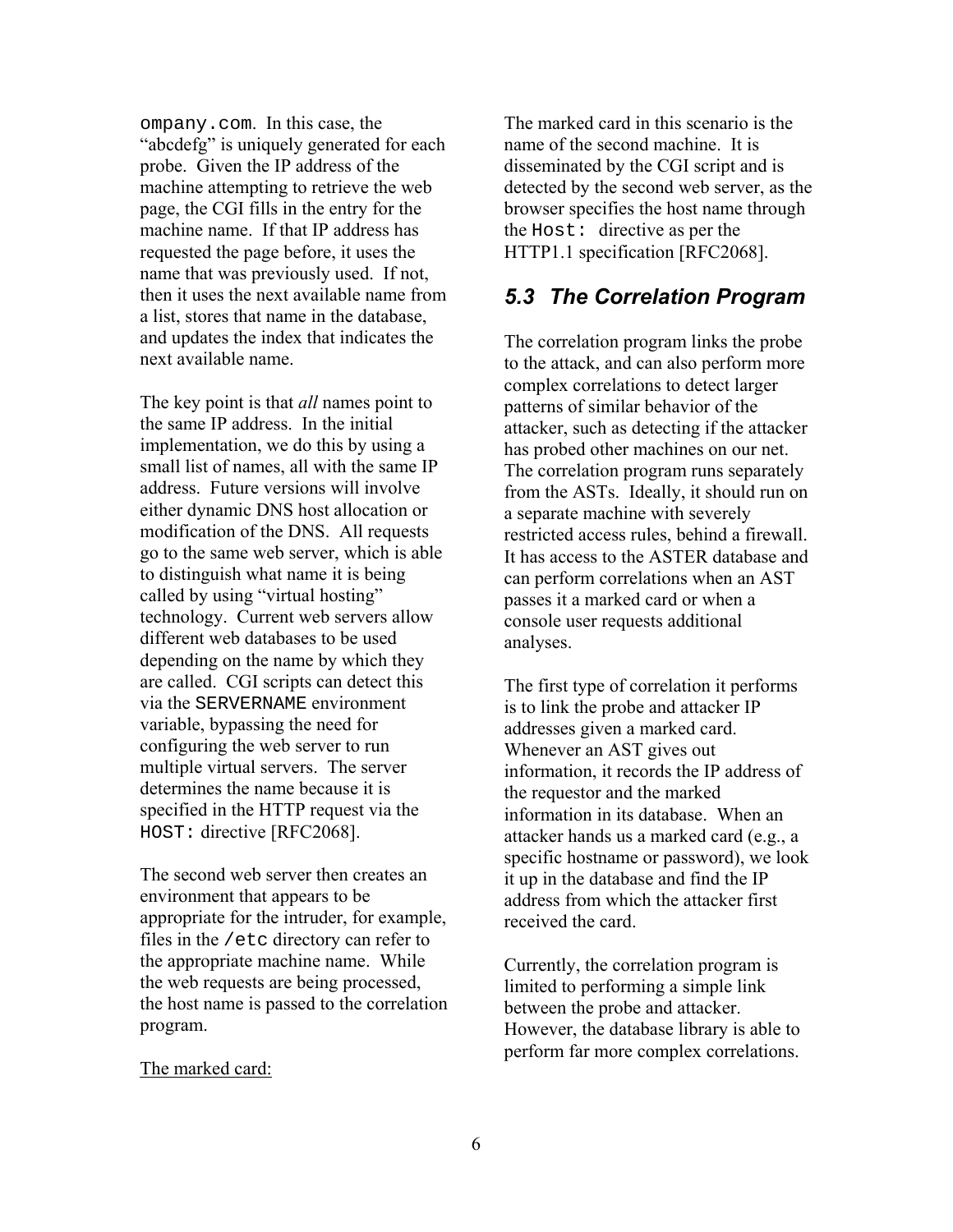There are two primary calls to the database library, StoreEvent() and RetrieveEvent(). StoreEvent() is used to add an entry to the database. RetrieveEvent() gets matching events from the database. Events can match based on the IP address, the timestamp (date and time) or timestamp range, and the AST marked card data. Any field can be omitted as a search criterion—for example, it is possible to look just for events with matching IP addresses or events in the same timestamp range. Wild cards can be used in IP addresses, in order to check for a range of addresses  $(e.g., 192.175.*).$ 

We plan to extend the correlation program to look for larger patterns. Given an attack, we can find the IP address that corresponds to the probe. Once we have the probe's IP address, we can find any probes that occurred around the same time, say within an hour. We can also find all IP addresses that come from the same Class C address space. Since the database interface currently supports these queries, it is a simple matter to add these capabilities to the correlation program. Extensions to the database interface include comparing the delay between the probe and the attack, as well as the overall scope of the attack (i.e., how many machines were targeted by that attack).

Our goal is to create a model of the attack. We could create a directed graph representing the types of links mentioned above. Then we could compare one graph to another to determine if the attacks have similar parameters (in time and space). Specifically, is there a pattern between machines that are probed and attack, and machines that are used to perform the probes and attacks? For example, are all machines in a subnet targeted, or only certain machines, perhaps ones with the same final number in their IP address? Are all vulnerable machines attacked, or are some probed and left alone? Do the attacks come from similar hosts or different ones? Do these probes and attacks share similar patterns in time? There are many questions to explore by mining the correlation data.

# **6 Implementation Status**

We have demonstrated the feasibility of the ASTER approach. We are able to disseminate "marked cards," record that we have done so, and then later detect the marked cards and link them back to the probe. This project does not focus on response, so in our prototype the output of the system is simply a message in a log file. In a commercial system, ASTER would alert a response agent, providing it with all relevant information about the attack.

One of ASTER's strengths is that its behavior looks like normal system behavior and its marked cards appear to be legitimate system data. The ASTs cause no discernable delays. In the web site example, the page appears to be a normal, static web page, with no indication that the content is dynamic. In the ftp example, the password file appears to be a normal password file. An attacker could run a probe from two *different* IP addresses and compare the output. If he did this, the differences would be apparent. However, such double probing doubles the amount of work a reconnaissance system must do as well as its risk of detection.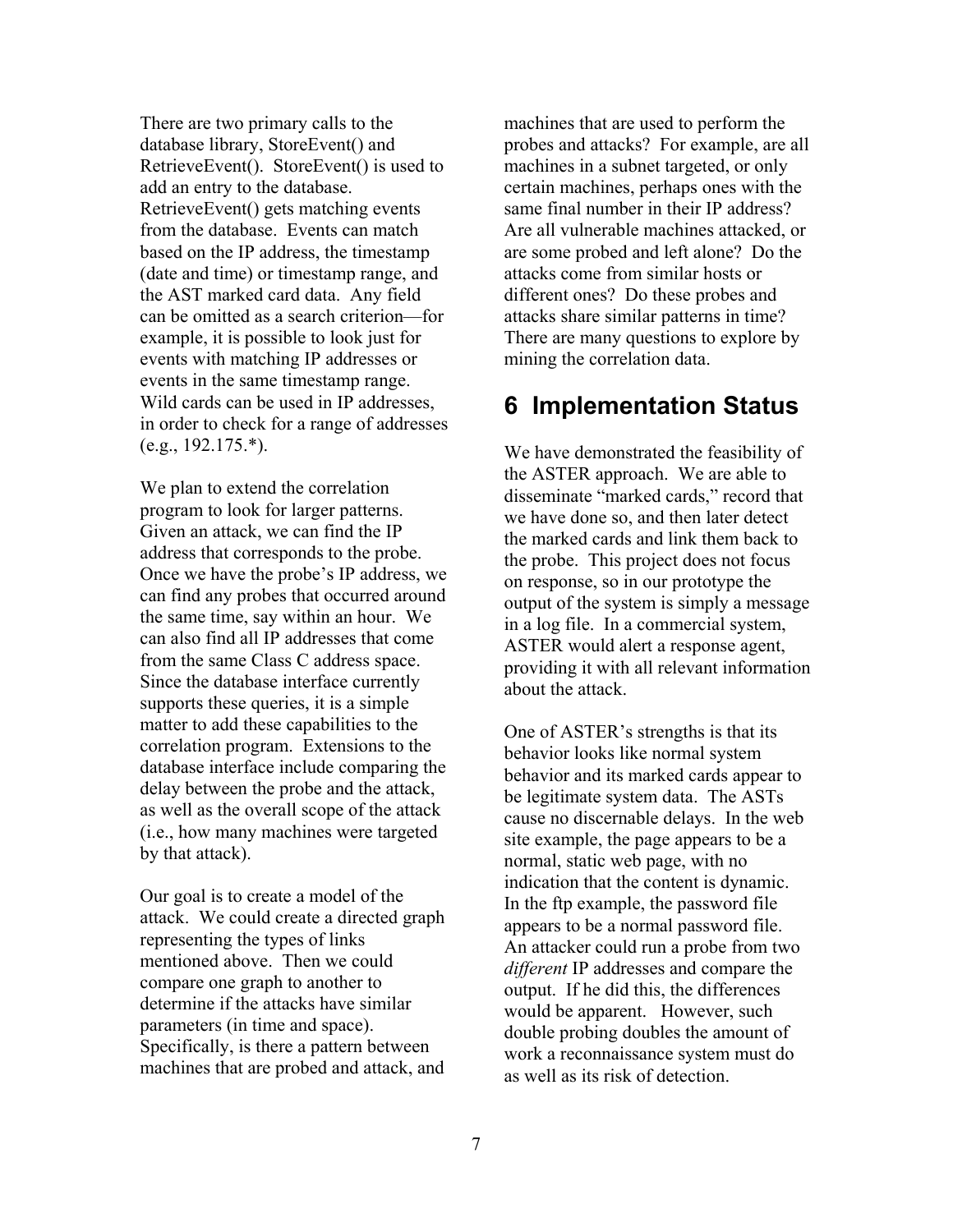| Field     | Type             | Null       | Kev        | Default     |
|-----------|------------------|------------|------------|-------------|
| ASTid     | int(11)          | <b>YES</b> | <b>MUL</b> | NULL        |
| <b>TP</b> | varchar $(20)$   | <b>YES</b> |            | <b>NULL</b> |
| Timestamp | Timestamp $(14)$ | YES        | MUL        | NULL        |
| ASTdata   | varchar $(200)$  | YES        |            |             |

Table 1: Description of ASTdb table

We have not tried using shadow password files, but adding them to the existing system would be straightforward.

The storage overhead for the database can be computed as follows. For each marked card, the ASTdb table contains an ID field to identify which AST generated the marked card, the IP address from which the probe or other attack originated, a timestamp, and the marked card itself. Table 1 shows how the ASTs are defined in the mySQL database.

Each record uses a total of 245 bytes. Storing data for 100 distinct scans per day requires 24,500 bytes per day. To maintain 6 months of records requires roughly 4.4M of data to be stored. This is a very small amount of data for a database, and searches on a database of that size can be performed quickly.

Finally, we examine the detectability of the marked data we disseminate versus the level of effort required to write the code. However since the code is written only once and then reused repeatedly, this is factored into our analysis. The code was written in less than one month, and is able to mimic most of the system responses to a high degree of accuracy.<sup>1</sup>

 $\overline{a}$ 

Given more time, we believe it should be fairly straightforward to produce highly realistic ASTs.

# **7 Summary and Future Work**

We have created Active Smart Targets to disseminate marked data to potential attackers. We detect the marked data during subsequent attacks. By "tagging" the data, we increase the quality of the information we can obtain about an adversary. We have implemented two ASTs and the database framework, and have run some initial tests on the system with promising results. We can perform simple correlations to determine, given the IP address of an attacker, the IP address of the probe associated with that attack. We have also created a database library that allows rich queries to be performed in order to mine valuable information on the nature of complex attacks.

Future work will focus on several areas. First, we intend to add additional functionality to the correlation engine that will allow it to look at the bigger picture of the attack. It will also be able to provide a warning to systems in

 $\overline{a}$ 

<span id="page-7-0"></span> $<sup>1</sup>$  We note one "bug" in the current AST</sup> implementation of a decoy ftp daemon: downloading a non-existent file behaves in the

same way as downloading a 0-length file. The system should generate a file-not-found error but currently does not.